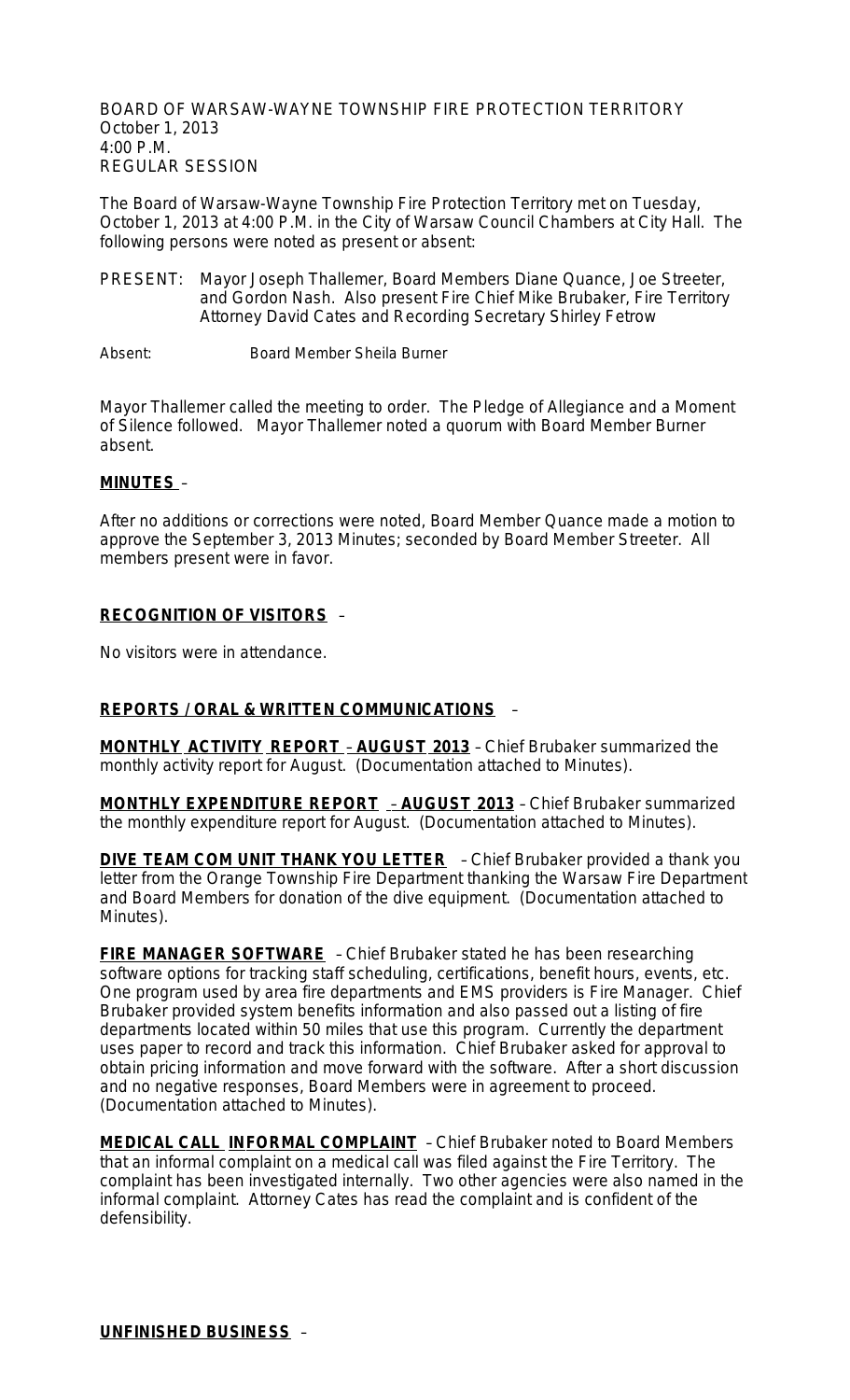**STATION 3** - Chief Brubaker indicated that the WCC has been moving dirt for their new parking lot placing the dirt along the fire department property line. This dirt will be used in preparation of the lot for the new station. Chief Brubaker stated he has been in contact with City Engineer James Emans who has been in contact with Kerry Groninger of G & G Hauling who is working on the Wildman project. James is moving forward with obtaining the permits. Chief Brubaker stated it will probably be next spring before the dirt will be moved.

## **NEW BUSINESS** –

**GRACE COLLEGE APPLIED LEARNING** – Chief Brubaker stated he was approached by Grace College on the possibility of the fire department participating in their Applied Learning program. Students in the program have shown an interest in earning credit through the fire department. Chief Brubaker asked permission to approve the Applied Learning program. Chief Brubaker indicated participation would be limited to 1 credit (40 hours) per student. The question was raised regarding liability insurance. Attorney Cates indicated that the students would strictly be riding along and not partaking in any activities; they would only be observing, and the City does have coverage for this type of participation. Mayor Thallemer entertained a motion to approve the Grace College Applied Learning program as outlined in the memo. A motion was made by Board Member Streeter; seconded by Board Member Nash. All members present were in favor. (Documentation attached to Minutes).

**TROY KNEFELKAMP** – **NEW HIRE** – Chief Brubaker indicated that Troy is currently a part-time employee and will become full-time on October 16<sup>th</sup>. Chief Brubaker noted that due to previous vacation plans prior to employment and keeping up with current scheduled training, Troy was put on part-time status. Mayor Thallemer entertained a motion to approve hiring Troy Knefelkamp. A motion was made by Board Member Quance; seconded by Board Member Streeter. No further discussion. All members present were in favor. (Documentation attached to Minutes).

**STATION 1 REPAIRS (CHANGE ORDER)** – Chief Brubaker passed out a memo and change order from Robinson Construction for additional repairs at Station 1. The change order in the amount of \$825 is for window framing repairs due to rust issues. The change order will be presented to the Board of Works on October 4<sup>th</sup> for approval. Board Member Streeter made a motion to approve the change order; seconded by Board Member Nash. All members present were in favor. (Documentation attached to Minutes).

**TRAVEL REQUESTS** – Three travel requests were presented for approval. The Dive Rescue Training was previously approved by Mayor Thallemer and took place on September 30<sup>th</sup>. The Wide Area Search Class was also previously approved by Mayor Thallemer and took place September 17<sup>th</sup> - September 19<sup>th</sup>. Chief Brubaker asked permission to attend the Indiana Fire Chiefs Leadership Program which will be held on October  $4<sup>th</sup>$  and October  $5<sup>th</sup>$ . Mayor Thallemer entertained a motion to approve the travel requests. Board Member Quance made a motion to approve; seconded by Board Member Nash. All members present were in favor. (Documentation attached to Minutes).

### **OTHER MATTERS THAT MAY COME BEFORE THE BOARD** –

### **MEETING REVIEW** –

NO ITEMS CARRIED FORWARD

NO VISITORS' QUESTIONS AND COMMENTS

### **ADJOURNMENT** –